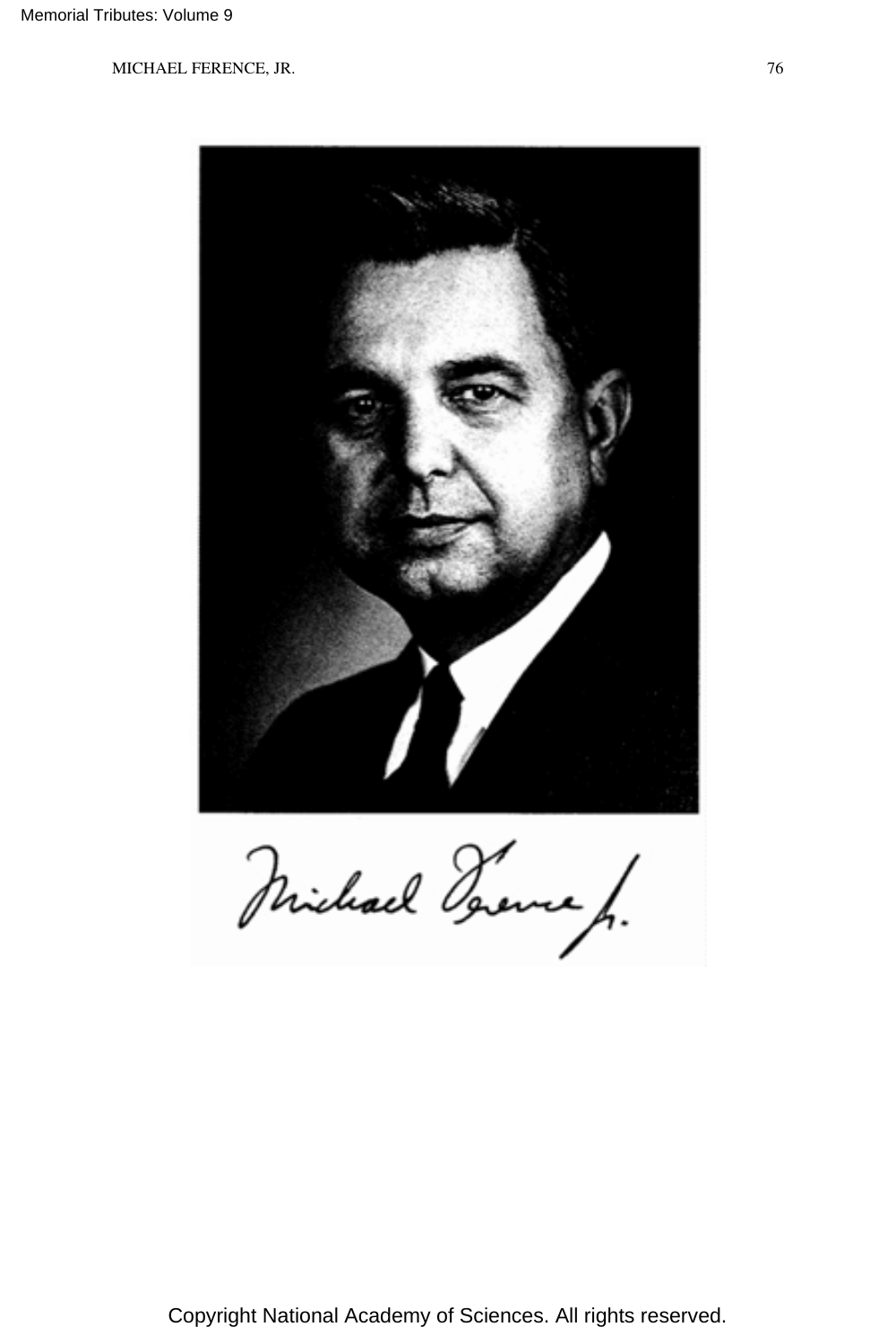# **MICHAEL FERENCE, JR.**

#### *1911–1996*

#### BY JULIUS J. HARWOOD

**M**ICHAEL FERENCE, JR., former presidential science adviser and retired vicepresident of research for Ford Motor Company, died in San Antonio, Texas, on July 24, 1996. He was eighty-four years old.

Mike Ference was born in Whiting, lndiana, on November 6, 1911, one of three sons. Following local public school education, he attended the University of Chicago where he earned his bachelor's degree (1933), master's degree (1934), and Ph.D. in experimental physics (1936). His academic record led to his election to Phi Beta Kappa and to Sigma Xi.

He began his career teaching physics at his alma mater, remaining at the University of Chicago for ten years. Starting as an instructor, he rose to the rank of associate professor of physics and meteorology in 1944. His teaching skill was recognized with the award of the \$1,000 Prize for Undergraduate Teaching. Among the various research interests he pursued during that period, he concentrated in the fields of spectroscopy, meteorology, and physics of the upper atmosphere. His numerous publications attest to a productive decade of academic research.

His specialization in atmospherics led to his appointment in 1946 with the Signal Corps Engineering Laboratory as chief of the meteorological branch. His research expertise and managerial skills soon led to his position of chief scientist of the Evans Signal Laboratory in 1948, with the responsibility for directing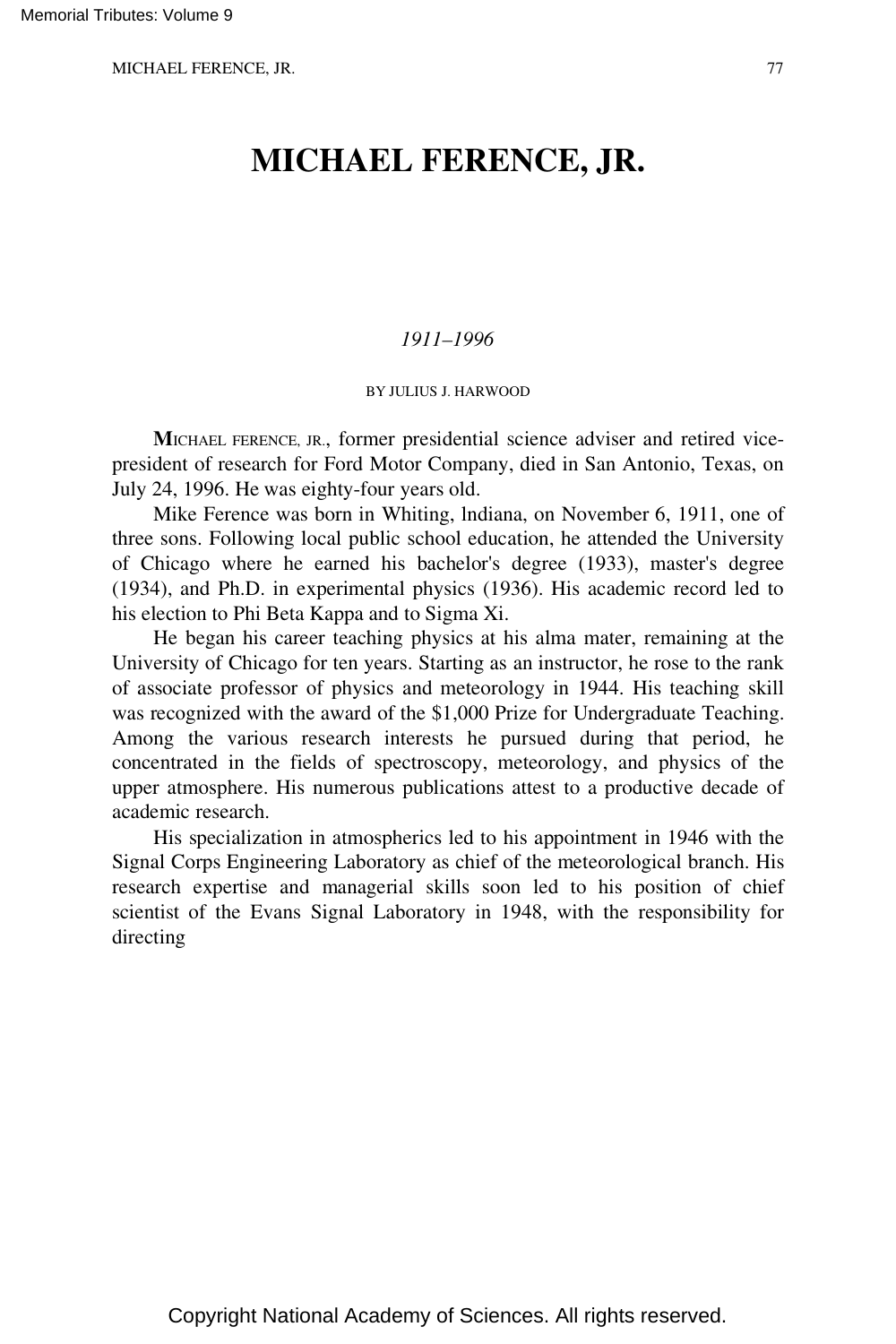the laboratory's research and development programs. In 1951 Mike was made technical director of the laboratory. At the time he left the Signal Laboratory, Mike was granted the army's Exceptional Civilian Award in recognition of his numerous contributions to the service.

In the early 1950s, Henry Ford II with his then-director of the Ford Laboratory, Andrew Kucher, embarked on the challenge of creating for the Ford Motor Company a leading corporate research and development laboratory. The goal was to create a research institution to provide scientific underpinning to the Ford engineering establishment, be responsive to scientific research opportunities, and ensure Ford's technological future leadership. Kucher was successful in persuading Ference to join the Ford Scientific Laboratory in 1953 as assistant director. In 1957 he was made laboratory director and in 1959, executive director. In April 1962 he was elected vice-president, scientific research staff. Subsequently, the responsibility for engineering research was added to his charter.

Mike Ference retired from the Ford Motor Company in 1970. In the seventeen years of his leadership of the Ford Scientific Laboratory, he was instrumental in shaping it into one of the nation's leading industrial research laboratories, with a worldwide reputation. The scientific literature, particularly during the period from 1960 to 1970, in the fields of physics (both experimental and theoretical), chemistry, physical electronics, and metallurgy and materials was filled with the contribution of the talented cadre of scientists who joined the Ford Scientific Laboratory, achieving thereby the early vision of creating a "Bell Laboratory of the Automotive Industry." One of the pioneering features that Ference implemented, with the support of Henry Ford II, was to provide the laboratory with a five-year budget to enable a long-range perspective and firmly establish the commitment to continuity and excellence in research programming. To the best of my knowledge this was a "first" in industrial research and certainly was an enviable asset in recruiting top-quality people to join the Ford Laboratory.

On a personal note, I had the privilege of being on Mike Ference's management team, and the 1960-to-1970 time period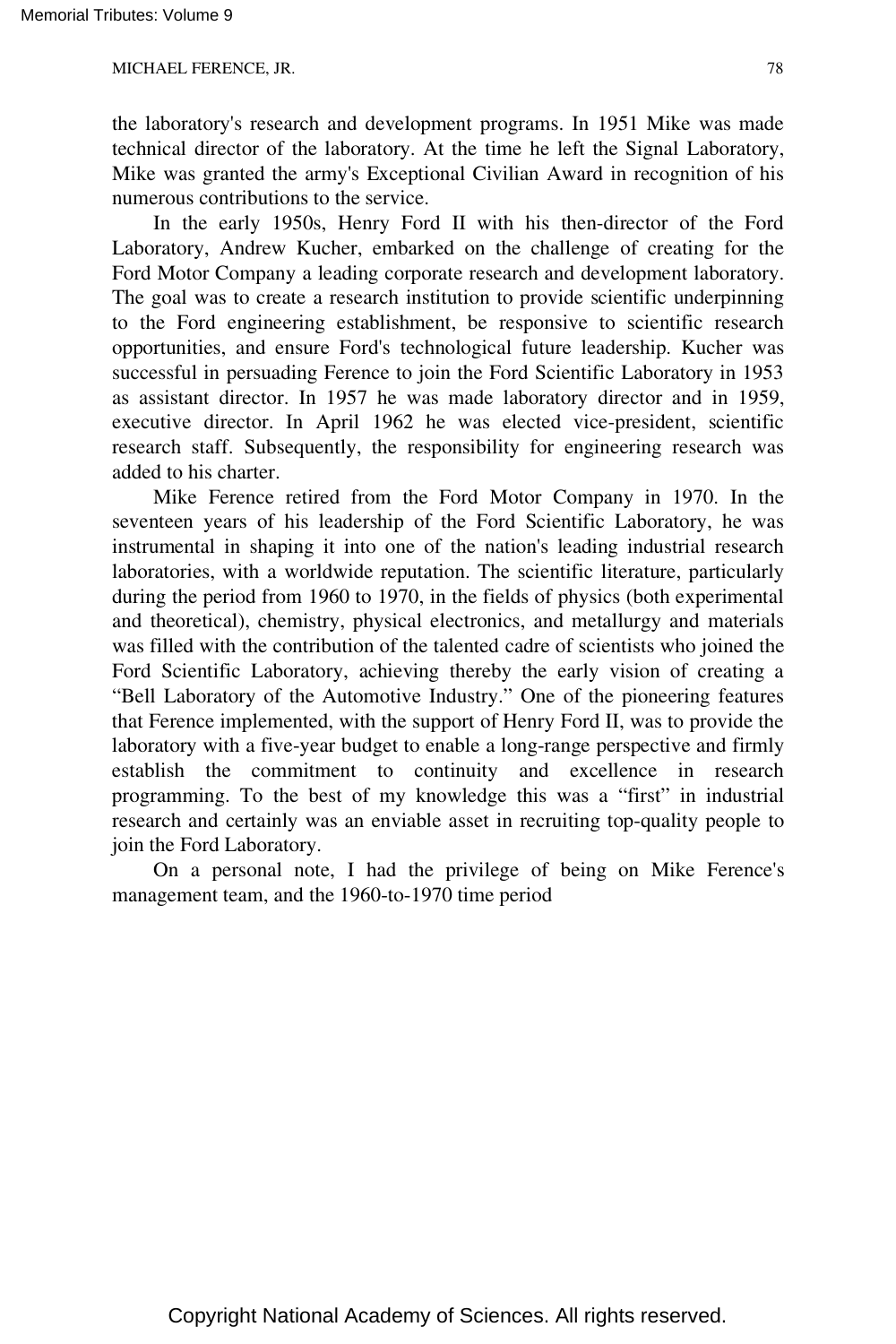at the Ford Scientific Laboratory was one of the most stimulating and exciting experiences of my professional career.

Over and above the scientific and technical achievements of the laboratory during the Ference years, Mike Ference left an additional legacy for Ford Motor Company, a legacy generally unrecognized by corporate management. Over the years, a significant number of the leading scientists left the laboratory to pursue career opportunities within the Ford engineering, production, and management system. A respectable number achieved top corporate positions having a major impact on Ford vehicle and business decisions, including, for example, president of North American Operations, executive vice-president of technology and engineering, director of advanced vehicle technology. Thus, the early laboratory policy to recruit top-quality scientific personnel paid unexpected dividends to the Ford Motor Company.

Mike was elected to the National Academy of Engineering in 1971 in recognition of his research accomplishments, his leadership in management of industrial research and development, and his public service contributions to the U.S. government.

During the administrations of both President Johnson and President Nixon, Ference was a member of the President's Science Advisory Committee. He also served on the President's Air Quality Advisory Board. Among his numerous other appointments were the position of advisor to the Bureau of Public Roads and membership on the U.S. Weather Bureau Advisory Committee, Special Advisory Committee to the U.S. Department of Commerce, the Governor's Science Advisory Board for the State of Michigan, and various panels and committees of the National Academy of Engineering and the National Research Council, including the Highway Research Board.

Ference's public service also included the board of trustees of the Rand Corporation and the Carnegie Institution of Washington, and the board of governors of Wayne State University (1960 to 1964), with a term of chairman of the board in 1967. In 1968, by invitation of the National Academy of Sciences, he visited Taiwan as a member of the U.S. panel "Workshop on Applications of Science and Technology to Industrial Development